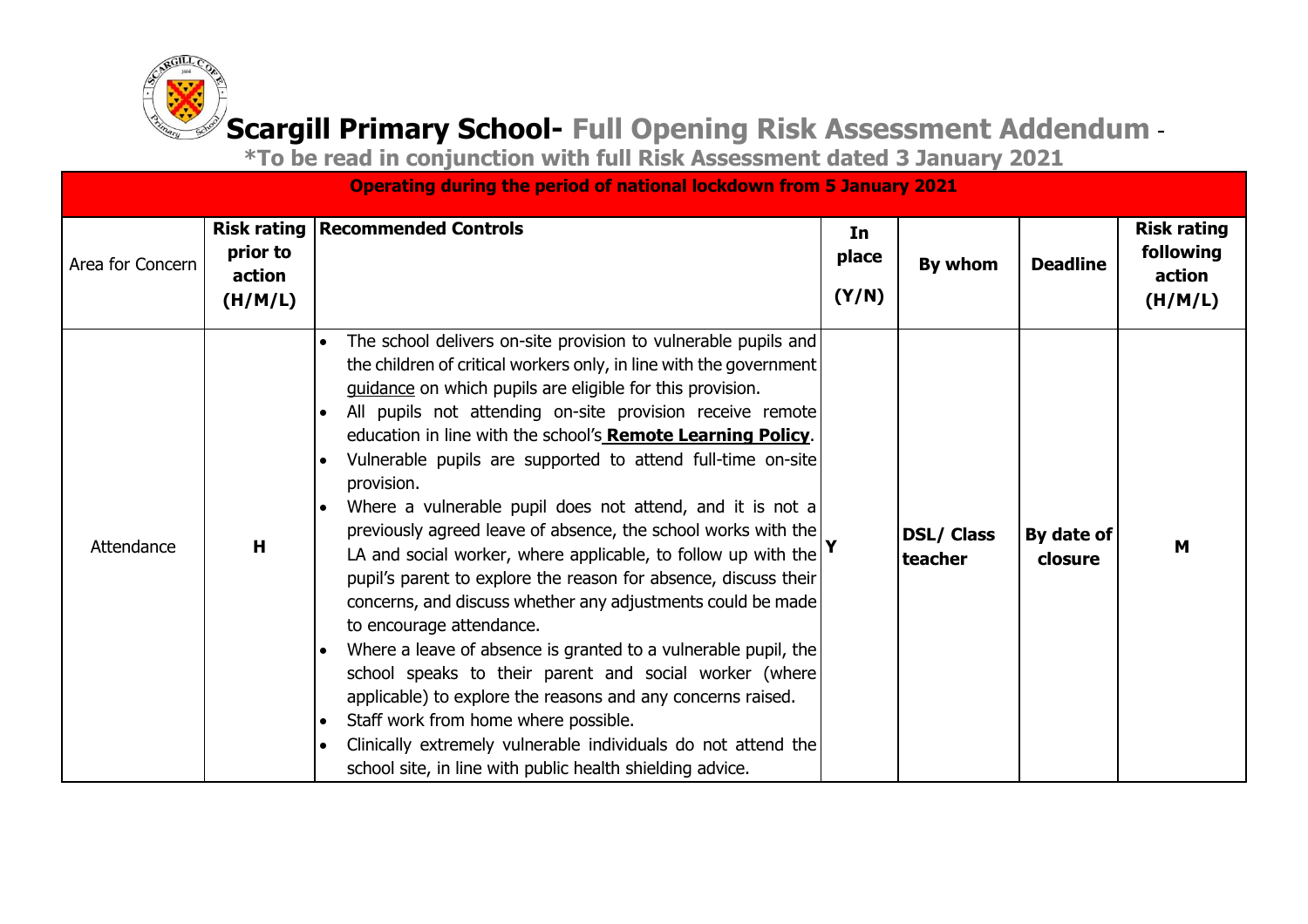

|                                               |   | *To be read in conjunction with full Risk Assessment dated 3 January 2021                                                                                                                                                                                                                                                                                                                                                                                                                                                                                                                                       |   |                                 |                          |   |
|-----------------------------------------------|---|-----------------------------------------------------------------------------------------------------------------------------------------------------------------------------------------------------------------------------------------------------------------------------------------------------------------------------------------------------------------------------------------------------------------------------------------------------------------------------------------------------------------------------------------------------------------------------------------------------------------|---|---------------------------------|--------------------------|---|
|                                               |   | Pupils and staff do not attend the school premises if they have<br>symptoms of coronavirus or are self-isolating.<br>Wraparound care and before- and after-school clubs are only<br>provided for pupils who are eligible to attend on-site provision.<br>The school operates within its normal working hours.<br>Staff and children who are extremely clinically vulnerable or<br>have underlying health conditions must again begin shielding<br>in line with Government advice.<br>Where clinically vulnerable staff are unable to work at home, a<br>personal risk assessment will be carried out if needed. |   |                                 |                          |   |
| <b>Infection</b><br>prevention and<br>control | H | The infection prevention and control measures outlined in the<br>main body of this risk assessment continue to be followed by<br>the pupils and staff attending the school site, unless the Head<br>of School and other relevant staff members decide that<br>adaptations need to be made.<br>Any changes to infection prevention and control measures are<br>clearly communicated to staff, pupils and parents.<br>The Head of School considers whether maintaining social<br>distancing between staff and pupils may be enhanced and pupil<br>groups made smaller, due to the reduced numbers on site.        | Y | <b>Head of</b><br><b>School</b> | 5 January                | M |
| Safeguarding                                  | H | The DSL reviews the school's<br>Child<br>Protection<br>and<br>Safeguarding Policy to ensure that it reflects the national<br>restrictions and remains effective.<br>Staff are made aware of any changes to the Child Protection<br>and Safeguarding Policy.                                                                                                                                                                                                                                                                                                                                                     | Y | <b>DSL</b>                      | From 5<br><b>January</b> | M |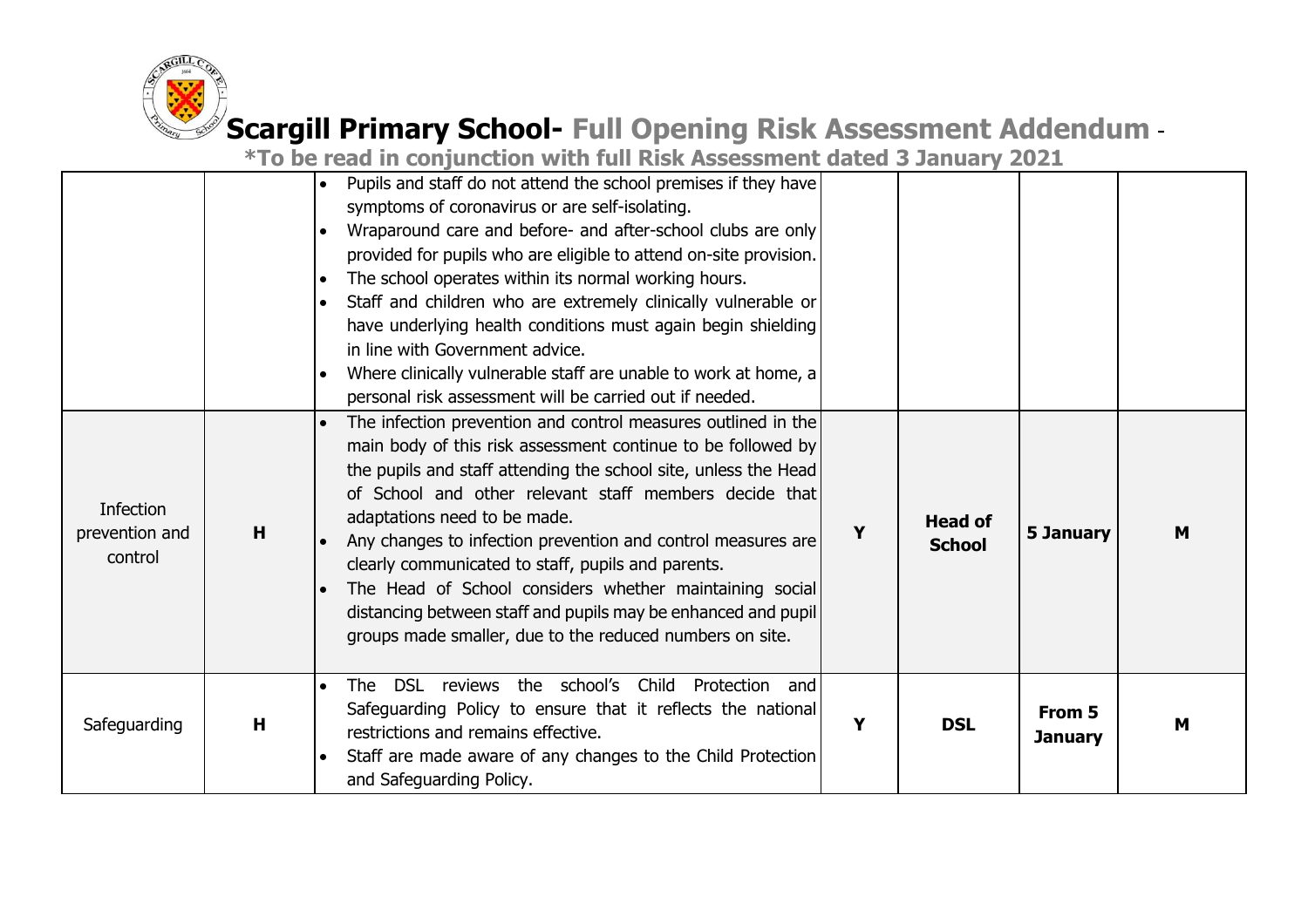

|           |   | The DSL, or their deputy, is available on site, where possible.<br>Where this is not possible, a member of the SMT takes<br>responsibility for coordinating safeguarding on site and the<br>Head of School considers implementing one of the following:<br>Making arrangements for the DSL, or their deputy, to<br>be contacted via phone or online video, e.g. if they are<br>working from home<br>Sharing a DSL, or deputies, with other schools remotely                                                                                                                                                                                                                                                                                                                                                                                                                                                                                                                                |   |                                                              |                          |   |
|-----------|---|--------------------------------------------------------------------------------------------------------------------------------------------------------------------------------------------------------------------------------------------------------------------------------------------------------------------------------------------------------------------------------------------------------------------------------------------------------------------------------------------------------------------------------------------------------------------------------------------------------------------------------------------------------------------------------------------------------------------------------------------------------------------------------------------------------------------------------------------------------------------------------------------------------------------------------------------------------------------------------------------|---|--------------------------------------------------------------|--------------------------|---|
| Workforce | H | The school supports staff to work from home where possible.<br>Clinically extremely vulnerable staff do not attend the school<br>site and the school supports them to work from home.<br>Clinically vulnerable staff continue to attend the school site<br>where it is not possible to work from home.<br>Clinically vulnerable staff and staff that may be at increased<br>risk from coronavirus, e.g. pregnant staff, are given the<br>opportunity to discuss their concerns with the Head of School<br>about working on the school site, where required. The Head<br>of School explains the infection control measures in place on<br>the school site.<br>The school reviews the individual risk assessment in place for<br>pregnant employees to ensure it mitigates risks related to<br>public health advice during the national lockdown.<br>The school engages supply teachers and other temporary staff<br>$\bullet$<br>to assist in delivering on-site provision, where required. | Y | <b>Head of</b><br>School/<br><b>Executive</b><br><b>Head</b> | From 5<br><b>January</b> | M |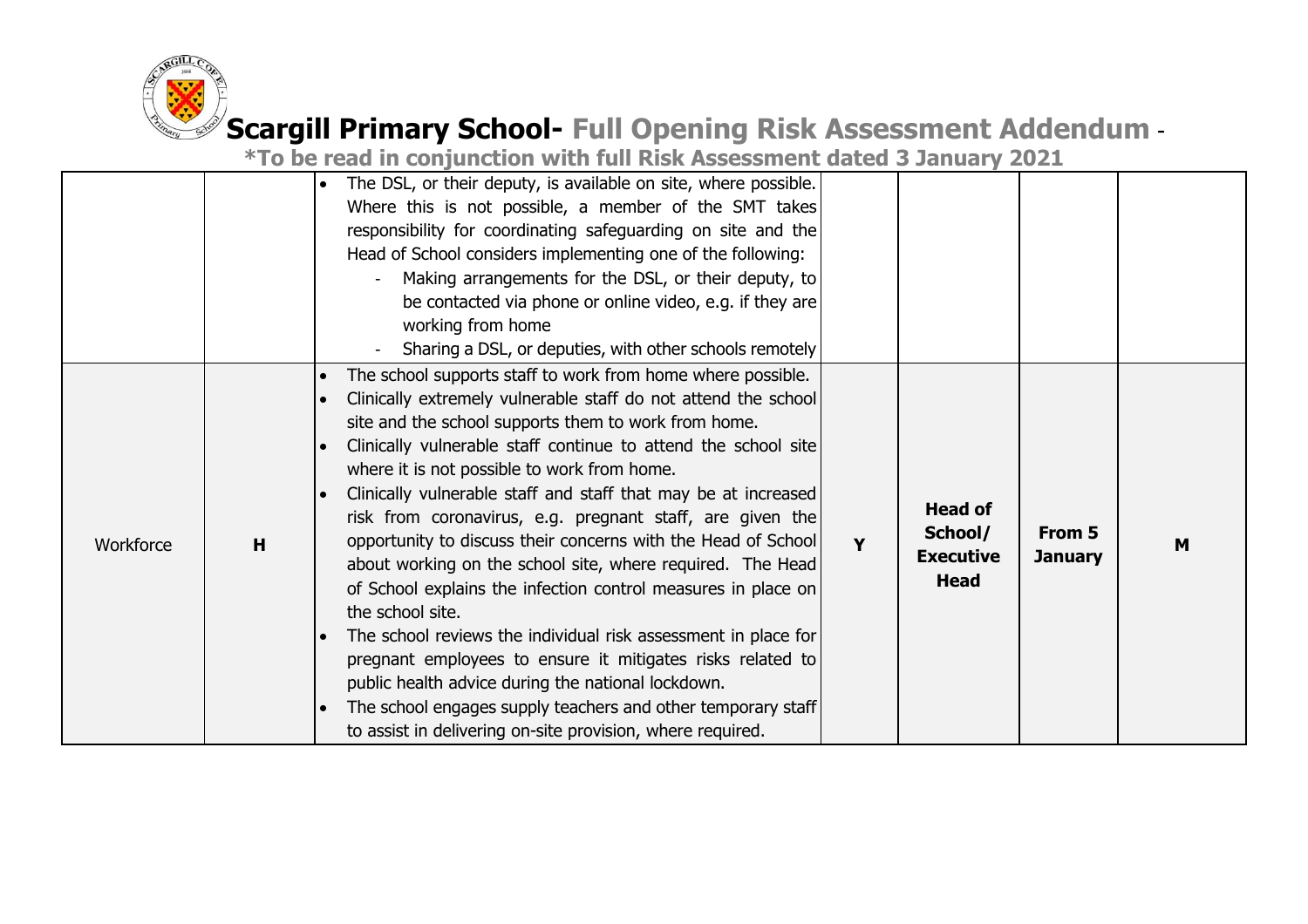

|                 |   | The school ensures all temporary and peripatetic staff are<br>informed of the school's infection control measures and<br>operations.                                                                                                                                                                                                                                                                                                                                                                                                                                                                                                                                                   |   |                                 |                           |   |
|-----------------|---|----------------------------------------------------------------------------------------------------------------------------------------------------------------------------------------------------------------------------------------------------------------------------------------------------------------------------------------------------------------------------------------------------------------------------------------------------------------------------------------------------------------------------------------------------------------------------------------------------------------------------------------------------------------------------------------|---|---------------------------------|---------------------------|---|
| Wellbeing       | н | The school reminds pupils, parents and staff of the channels of<br>support for wellbeing concerns available to them and how to<br>access them, both at the school and from external<br>organisations.<br>The school reassures pupils, parents and staff that, although<br>this period of national lockdown may impact negatively on their<br>wellbeing, the channels of support at school remain available<br>to them.<br>The school endeavours to maintain a sense of school<br>community for its members during this period, including<br>organising virtual social events and maintaining regular contact<br>with members of the school community not attending the<br>school site. | Y | <b>Head of</b><br><b>School</b> | by $11$<br><b>January</b> | м |
| Remote learning | H | The Head of School ensures that pupils taught remotely in KS1<br>$\bullet$<br>are set work that as a minimum covers three hours a day on<br>average, and ensures that pupils taught remotely in KS2 are<br>set work that as a minimum covers four hours a day.<br>Teaching staff deliver all remote education in line with the<br>expectations set out in the Remote Learning Policy.<br>The Head of School ensures that all teaching staff understand<br>$\bullet$<br>these expectations and know how to seek help if they feel<br>unable to meet them.                                                                                                                               | Υ | <b>Head of</b><br><b>School</b> | By 5<br><b>January</b>    | M |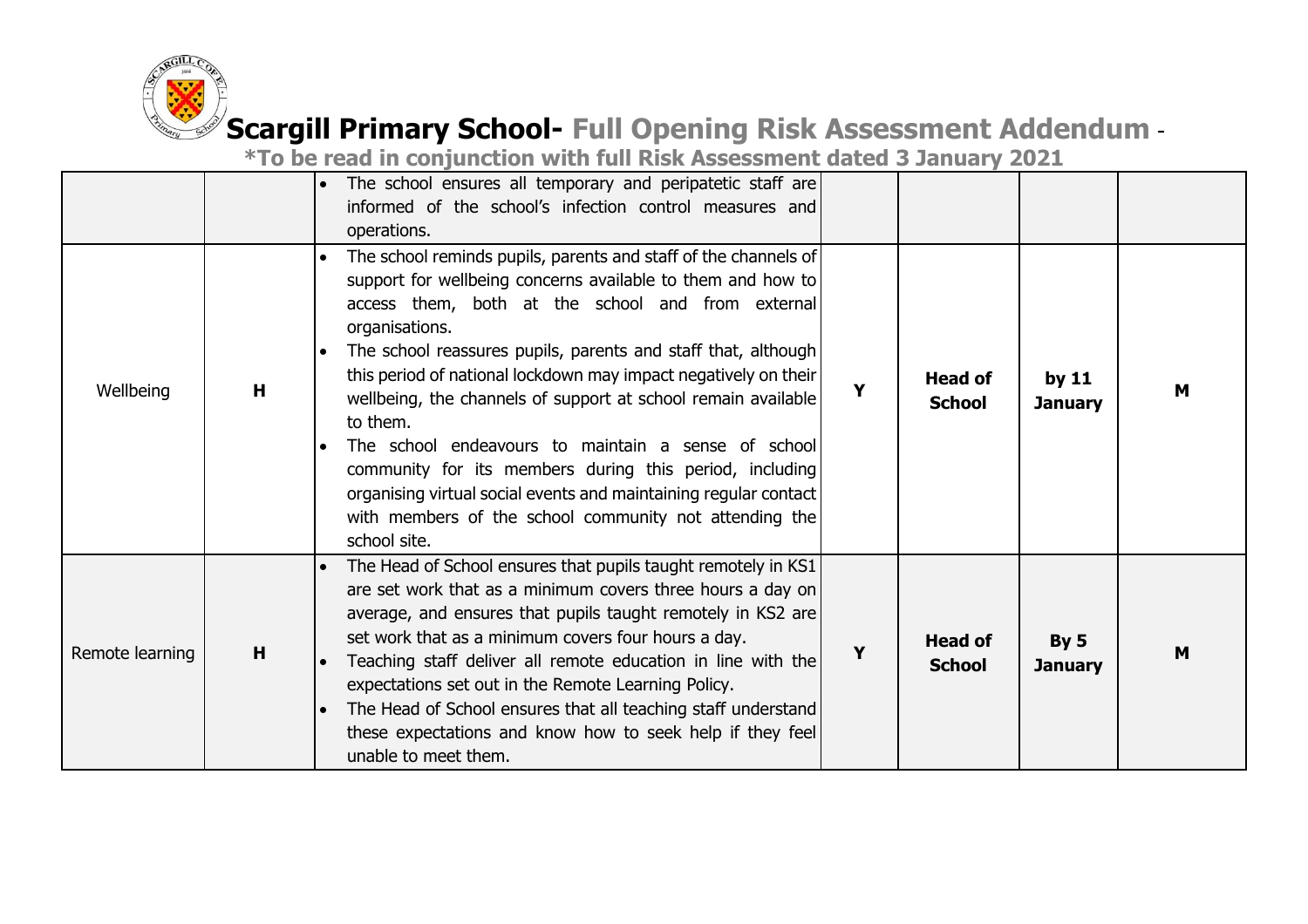

|                              |   | The school informs parents that they should raise any concerns<br>$\bullet$<br>about the quality of the school's remote education offer with<br>the Head of School in the first instance, and that parents may<br>contact Ofsted directly if they feel their concerns have not been<br>satisfactorily addressed.                                                                                                                                         |   |                                               |                                |   |
|------------------------------|---|----------------------------------------------------------------------------------------------------------------------------------------------------------------------------------------------------------------------------------------------------------------------------------------------------------------------------------------------------------------------------------------------------------------------------------------------------------|---|-----------------------------------------------|--------------------------------|---|
| School meals                 | M | The school continues to provide FSM to all eligible pupils.<br>$\bullet$<br>Eligible pupils attending the school site receive FSM as normal<br>$\bullet$<br>and eligible pupils learning remotely receive either food parcels<br>or food vouchers.<br>The Head of School liaises with catering staff to arrange any<br>$\bullet$<br>necessary adaptations to the school's existing catering offer, in<br>light of reduced attendance at the school site. | Y | <b>Executive</b><br><b>Head</b>               | <b>By 11</b><br><b>January</b> |   |
| Uniform                      | M | The school considers relaxing its School Uniform Policy during<br>$\bullet$<br>this period and communicates any changes to all relevant<br>stakeholders.                                                                                                                                                                                                                                                                                                 | Y | <b>Executive</b><br>Head/Head<br>of School    | ongoing                        |   |
| <b>Educational visits</b>    | L | The school does not conduct any educational visits during the<br>period of national lockdown.                                                                                                                                                                                                                                                                                                                                                            | Y | <b>Executive</b><br>Head/Head<br>of School    | From 5<br><b>January</b>       |   |
| <b>Estates</b><br>management | H | The site manager and Head of School review and check fire<br>$\bullet$<br>safety management plans in line with the operational changes,<br>e.g. reduced attendance and social distancing requirements.<br>The site manager checks that fire doors and the fire alarm<br>system, including emergency lights, are fully operational.                                                                                                                       | Y | <b>Head of</b><br>School/<br><b>Caretaker</b> | ongoing                        | M |